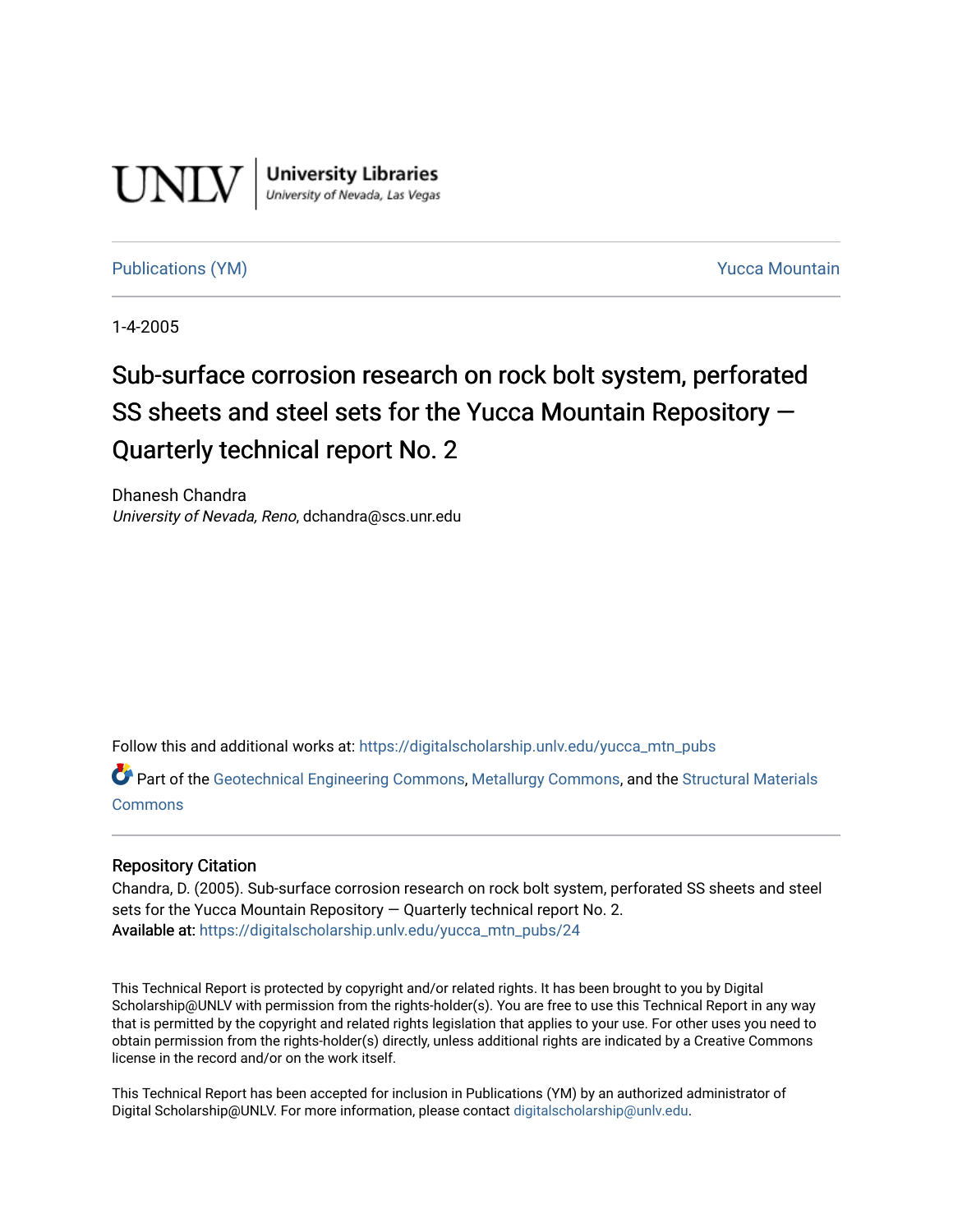

**"Sub-surface Corrosion Research on Rock Bolt System, Perforated SS Sheets and Steel Sets for the Yucca Mountain Repository"**

*Quarterly Technical Report No. 2 (4th. Quarter for FY 2004)* 

*Start Date of this Quarter, October 1, 2004to December 31, 2004* 

*Task No: ORD-FY04-019 and Document No: SIP-UNR-040* 

*Prepared for U.S. DOE/UCCSN Cooperative Agreement Number DE-FC28-04RW12232* 

*-submitted to-United States Department of Energy Office of Civilian Defense Radioactive Waste Management Yucca Mountain Project 1551 Hillshire Drive, Suite A Las Vegas NV 89134-6321* 

*and* 

*Harry Reid Center University of Nevada, Las Vegas 4505 Maryland Parkway Las Vegas Nevada 89154-4009* 

*-submitted by-Metallurgical and Materials Engineering Mail Stop 388 1664 N. Virginia Street College of Engineering University of Nevada, Reno Reno NV 89557* 

*Dhanesh Chandra, PI (Corrosion Team Leader)* 

*January 4, 2005*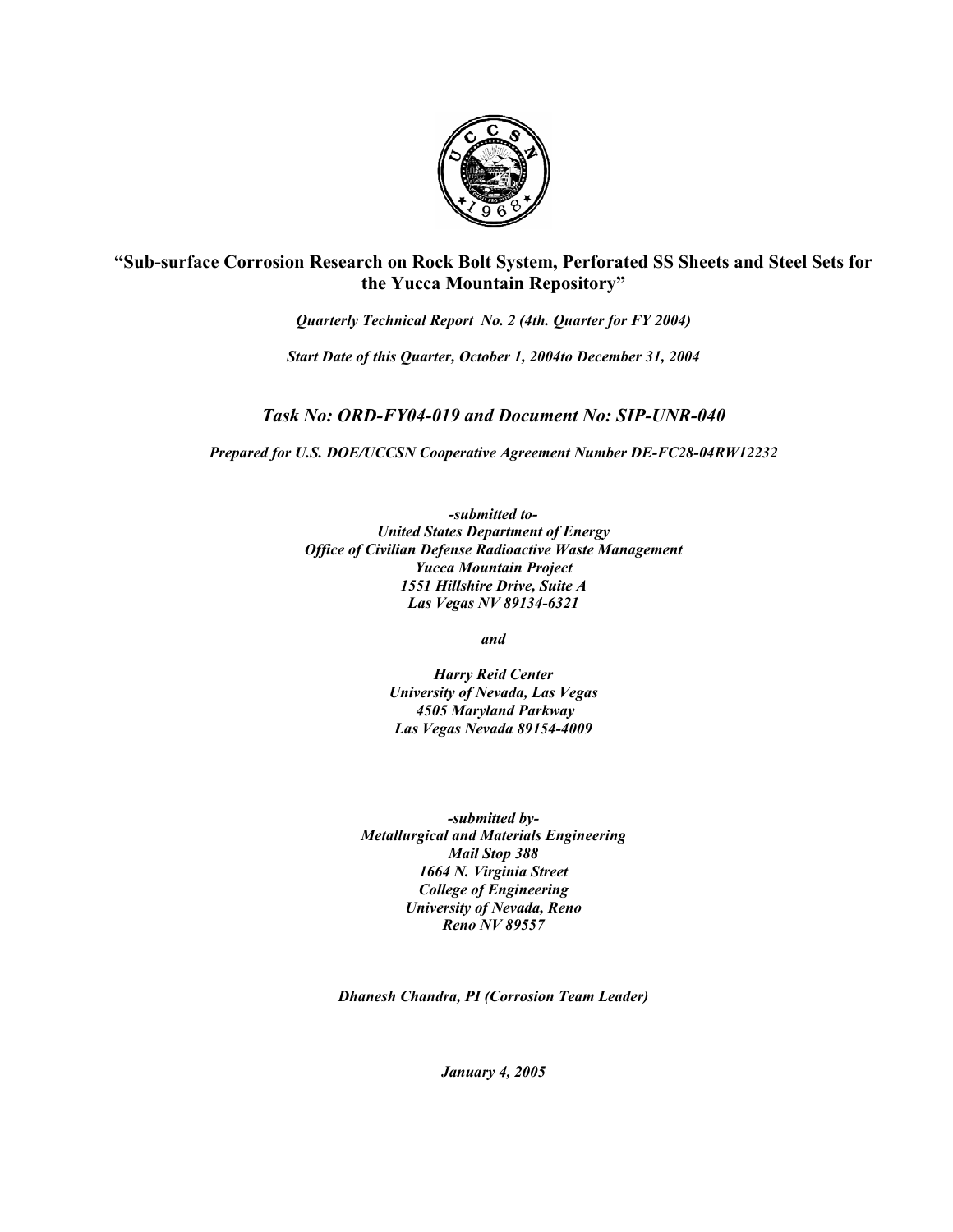## **Task ORD-FY04-019 "Sub-surface Corrosion Research on Rock Bolt System, Perforated SS Sheets and Steel Sets for the Yucca Mountain Repository" (A Quality-Affecting Task) Principal Investigator, Dhanesh Chandra DOE Technical Representative, Jaime Gonzalez**  *Quarterly Technical Progress Report*  **10/01/04 - 12/31/04**

# *Statement of Work*

The objective of this task is to conduct corrosion related research and predict the durability of rockbolts and other underground metallic roof supports. Corrosion resistance of rock bolts (such as Swellex, CT, and hollow core anchor) made of high-strength low alloy steel, medium carbon steel (from the YM site), stainless steel, and other higher strength materials will be evaluated. In this quarter our SIP-UNR-040 Rev. 0 has been approved effective 12/17/04.

#### *General Statements*

- We have started work on "Baseline Materials" as suggested by the DOE meeting.
- Ouality Assurance Training is in progress for all the staff working on the Yucca Mountain project
- Obtained some of the available specimens for testing
- A Ph.D student (Mr. Josh Lamb) and new Ph.D graduate students have been trained and started the QA work on the project.

## *Progress for the Period 10/01/04-12/31/04:*

The SIP has been recently approved 12/17/04. We have started preliminary research on the following tasks:

- Subtask 1: Selection of New High Strength Steels, Stainless Steels for Rock Bolts, Steel Sets and Perforated Roof Supports
- Subtask 2: Electrochemical Corrosion Tests
- Subtask 4: Environmentally Assisted Corrosion Tests
- Subtask 7: Dry Oxidation Tests ASTM G-54
- Subtask 8: Microstructure and Phase Characterization Studies

In addition we are working on a manuscript on stress corrosion cracking of steels for underground support. A manuscript "Paper No. MS30802E" has been sent to *Corrosion Journal* (NACE) and it is accepted is in print. We have obtained some of the calibrated instrumentation from Bechtel, Nevada, and started the electro-mechanical tests

## *1. Introduction*

This report encompasses the work done for second quarter in accordance to cooperative agreement of UCCSN for the Task 019 "Subsurface Corrosion Research on Rock Bolt System, Perforated SS Sheets and Steel Sets for the Yucca Mountain Repository", the objective of which was proposed earlier, to conduct corrosion research and predict the durability of rock-bolts and other underground metallic roof supports. We have recently started working on oxidation tests using Thermogravimetric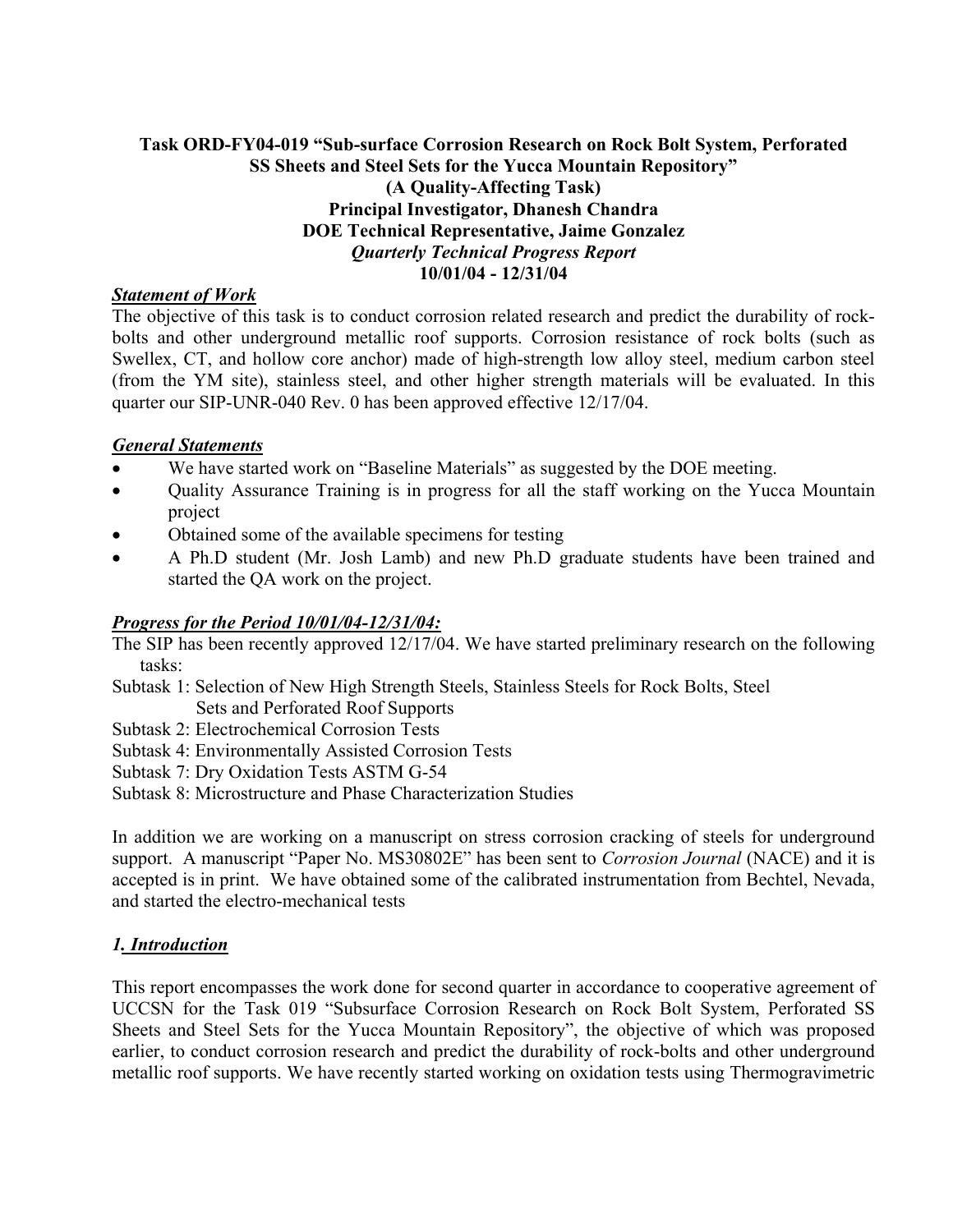Analyzer, stress corrosion cracking/hydrogen embrittlement studies on rock bolts, other support materials including bench mark materials.

In this quarterly report we will discuss "Dry" oxidation of steels and other supporting materials that are susceptible to oxidation under the repository conditions. We initiated these studies to observe the rate of change in *sample mass* as a function of temperature and time using a Thermogravimetric analysis (TGA). In addition we started sample preparation of the Swellex rock bolts, and performed oxidation studies and electromechanical tests on baseline materials, namely, alloy C-22, and YM rock bolts.

# *2. Experimental*

## *2.A. Thermal Analyses*

A TA Instruments, Model Q500, Thermogravimetric analyzer has been used for oxidation research. This instrument can be operated in two modes for investigating thermal stability behavior in controlled atmosphere: (1) dynamic, in which the temperature is increased at a linear rate, and (2) isothermal, in which the temperature is kept constant. This instrument has a continuous weighing capacity of 1.0 g and a sensitivity of 0.1  $\mu$ g, and a heating rate of 0.1 to 50 C/min. The Implementation Procedure (IP) for using the instrument has been written and is enclosed as an Appendix to the Technical Report. We have also procured and used Class 1 standard weight set from TGA accessory kit for calibration purposes.

TGA instruments operate on a null balance principle. Physically attached to a taut-band meter movement, the balance arm is maintained in a horizontal reference position by an optically actuated servo loop. When the balance is in a null position, a flag located on top of the balance arm blocks an equal amount of light to each of the photodiodes (the light is supplied by a constant current infrared LED). As sample weight is lost or gained, the beam becomes unbalanced, causing an unequal amount of light to strike the photodiodes. The unbalance signal, called the error signal, is acted upon the control circuitry and reduced to zero, or nulled. This is accomplished by an increase or decrease in the current to the meter movement, causing it to rotate back to its original position (null position). The change in current necessary to accomplish this task is directly proportional to the change in mass of the sample. This current is converted to the weight signal.

All experimental procedures are followed in accordance to the IP. Each set of operating conditions are complemented by weight and temperature calibration procedures. Sample temperature calibration is performed by using different materials show weight change at their Curie temperatures. The standards are placed in alumina pan with a strong magnet placed outside the TGA environmental furnace. Adjustments are made in case there is a difference. A multiple-point calibration is more accurate than a one-point calibration and is generally used. A two- or more-point calibration shifts the temperature by a constant amount below the first point, uses a smooth curve through the calibration points and maintains a constant temperature shift after the last point. The rate of heating is 3<sup>o</sup>C per minute in each case. The 'observed' curie transition temperatures in each case have been shown on the plots.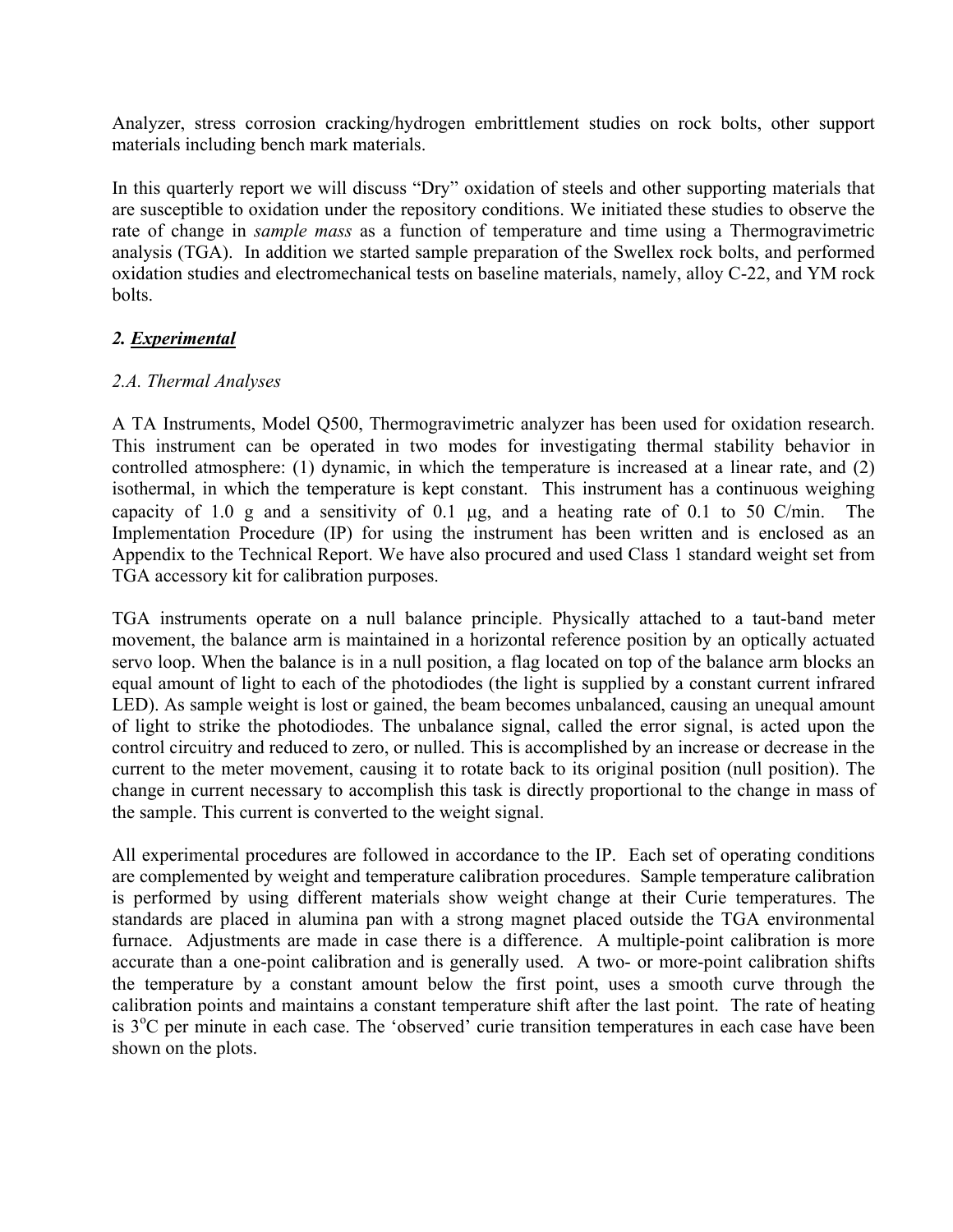

Figure 1. Curie point transitions for four standard metals used for temperature calibration of Thermogravimetric analyzer(TGA). The results match the standards.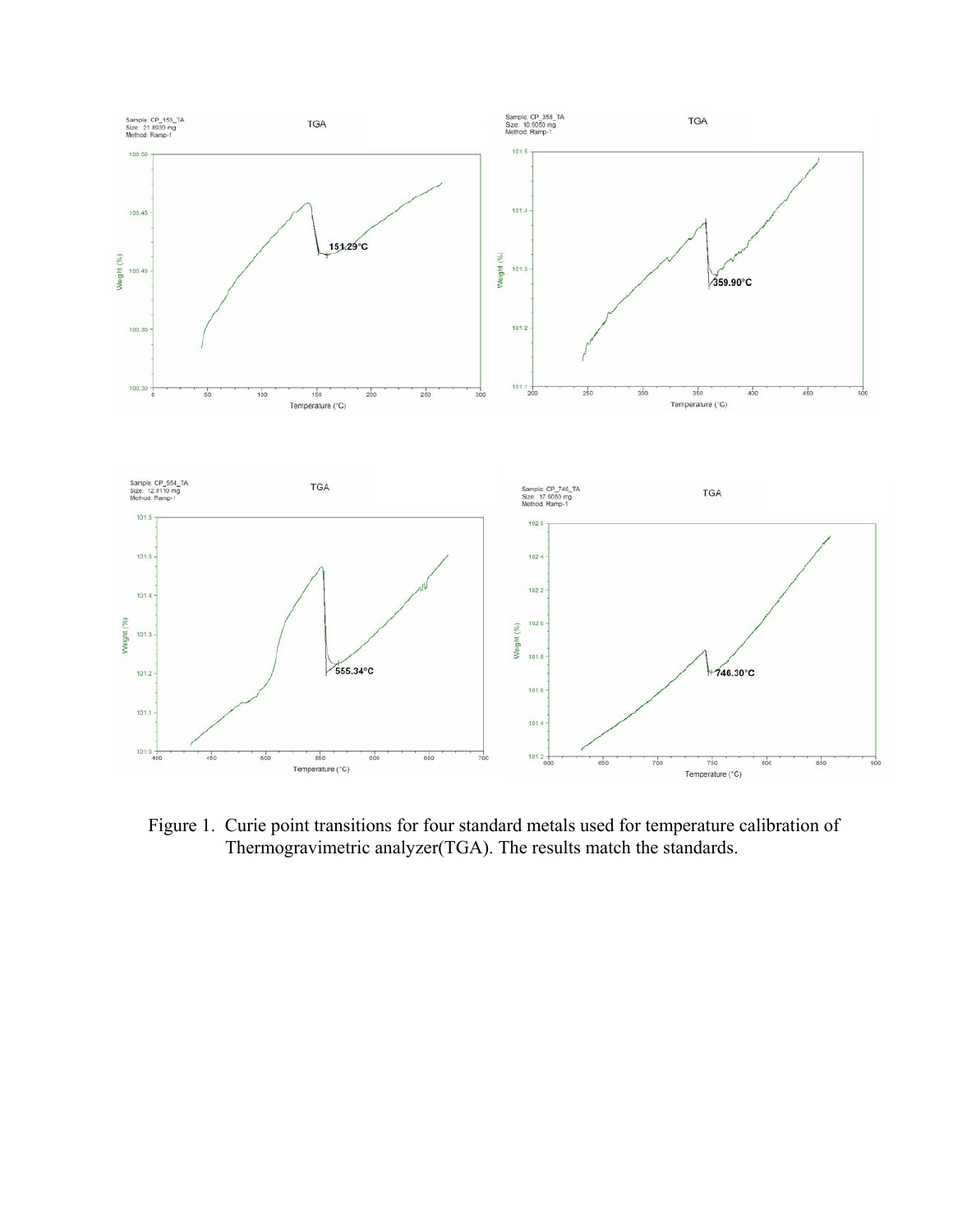## *2B. Environmentally Assisted Corrosion Tests - Stress-Corrosion Cracking and Hydrogen Embrittlement Tests*

A screw–driven SSRT universal machine (United STM-10ES) along its software and a Gamry Potentiostat (DC-105) were used for environmental cracking susceptibility determinations for Ibeams. A schematic of the experimental set up is given in Figures 2. All SSRT were carried out with 100X simulated YM water at 85 °C. The simulated waters were conditioned (de-aerated) by purging nitrogen gas for at least one hour before specimen immersion. The specimens were prepared as per Yucca mountain specifications. We first studied the most stable materials such as Alloy 22.

Then, freshly prepared wet-ground specimens with a 600-grit emery paper finish were immediately installed into the cell through the top and bottom central necks using o-ring compression fittings. Then the conditioned de-aerated 100X YM water transferred to the test cell within 10 to 15 seconds without exposing it to air for too long. The cell openings are then closed quickly by threaded o-ring fittings and neck joints, which hold the entire elements of the cell sealed. The installation of the cell on to the universal joints of the SSRT machine should not exceed a total of 4-5 minutes after finishing the specimen preparation. By this rapid installation, possible de-aeration loss of the conditioned test solution, subject to effect the open circuit potential of the LCS by letting excessive oxygen in to the cell, should be prevented. After setting the temperature controller to the desired test temperature, open circuit potential monitoring with the Gamry Potentiostat is started. From previous experience, the open circuit potential  $(E_{\text{corr}})$  will stabilize around -700 mV $_{Ag/AgCl}$  while the temperature will have already reached to the desired values to an accuracy of  $\pm 0.1$  °C. De-aeration by purging nitrogen gas into the test solutions was continuous throughout the tests at a flow rate of 150 ml/min. The conditioned specimens in the test solutions were charged for approximately 45 minutes by imposing desired potentials through Potentiostatic method, until the current values were stabilized prior to monitoring stress-strain curves and currents. The SSRT is started with appropriate strain rates from  $10^{-3}/s$  to  $10^{-7}/s$ . During the tests, the changes over the test solutions and specimens were examined, and recorded. After the failure of the specimens, the cell was uninstalled and the pH changes of the test solutions were recorded.

## *3. Results and Discussion*

Dry Oxidation Tests: Thermogravimetric tests were performed on Rock bolt and Alloy 22 samples using a heating rate of 1K/min. The time and temperature of beginning and end of the weight gain were continuously recorded. The percentage weight gain and absolute weight gain are also shown on the plot. The composition of the rock is already reported in previous reports, and the composition of the Alloy 22 is listed in Table 1.

| Elements                                 | ∟ ⊤∙ |    | $\cup$ | Mo  | <b>TT7</b><br>w | T. | $\sim$<br>ບi | Mn  |  |      | ້    |  |
|------------------------------------------|------|----|--------|-----|-----------------|----|--------------|-----|--|------|------|--|
| %Composition                             | 56   | ∸… | ∠∠     | . . |                 |    | 0.08         | U.J |  | ∪.∪∠ | 0.02 |  |
| *Electronic Space Products International |      |    |        |     |                 |    |              |     |  |      |      |  |

Table 1. The composition of the alloy C-22\*.

\*[Electronic Space Products International]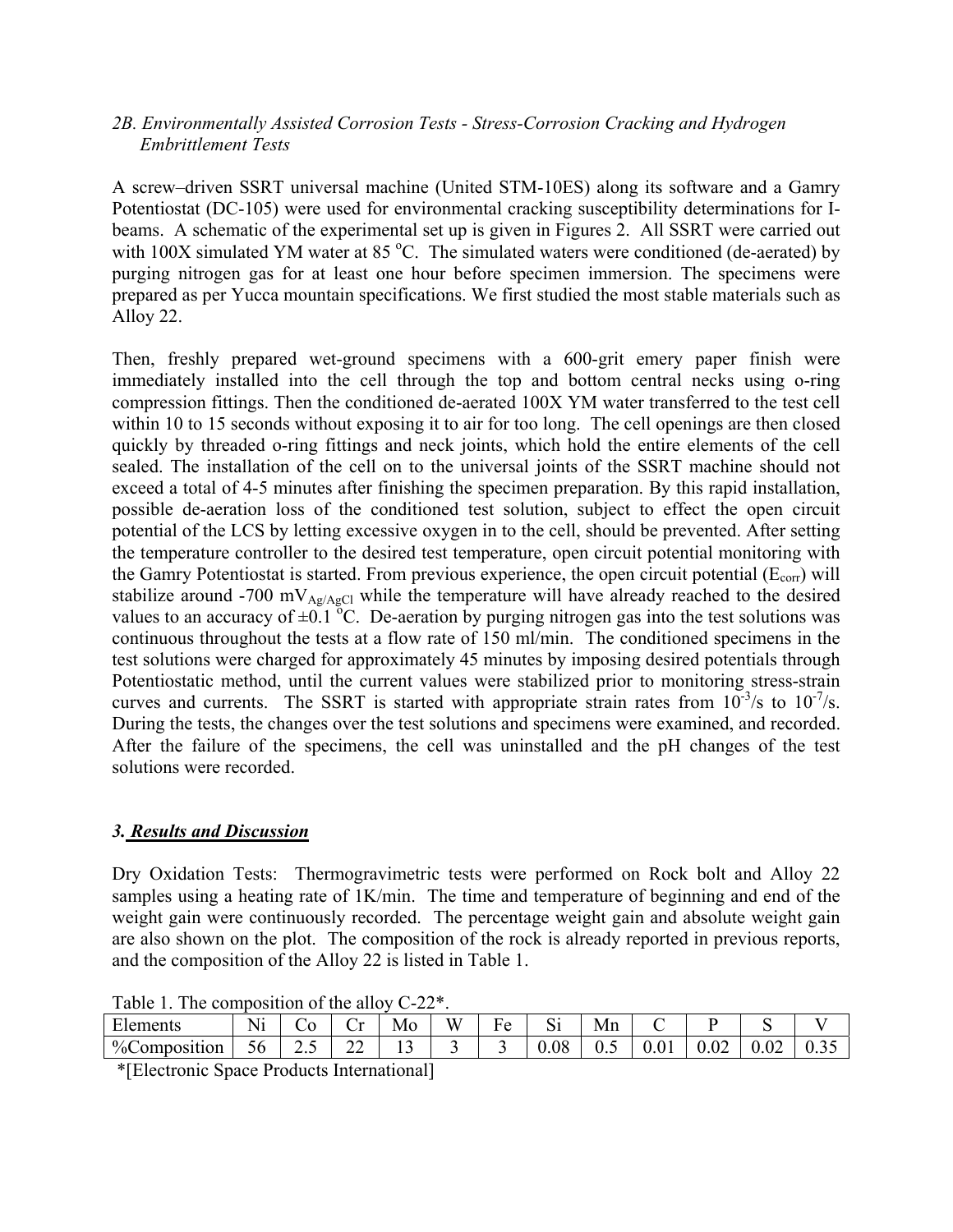

Figure 2. Experimental set-up for environmental cracking, such as SCC and HIC, and strain aging determination.

Thermal analyses of the rock bolt performed on the TGA showed that there was weight gain of the sample suggesting oxidation of the rock bolt, as seen Figure 3. The actual weight gain was  $\sim$ 0.084 mg, which is 0.074% increase. This is expected in these types of materials, and analyses are in progress. We also evaluated alloy C-22 as a baseline material with high corrosion resistance, for comparison purposes. These tests were performed under two different conditions; in flowing nitrogen and oxygen. The samples were heated to  $950^{\circ}$ C. Results for this alloy C-22 are shown in Figure 4. There are two curves in this Figure; top one (heating) is obtained by nitrogen flow and bottom one (heating) is under oxygen flow. Time, temperature and wt.% at the start and end of weight loss have been pointed out in Figure 4. It is surprising that there was weight loss during heating, although only 0.07% change.

We have repeated the experiment; so far all results indicate weight loss. In one case, we held the sample at 950°C for 4 hours after initial temperature increase. Results showed that there was initial weight loss and then a weight gain (at  $950^{\circ}$ C); these results are shown in Figure 5A. Figure 5B shows the same plot expect the x- axis is plotted in terms of "time". Rock bolt and Alloy 22 are being used as bench mark metals for evaluating the corrosion resistance of other materials that will be tested.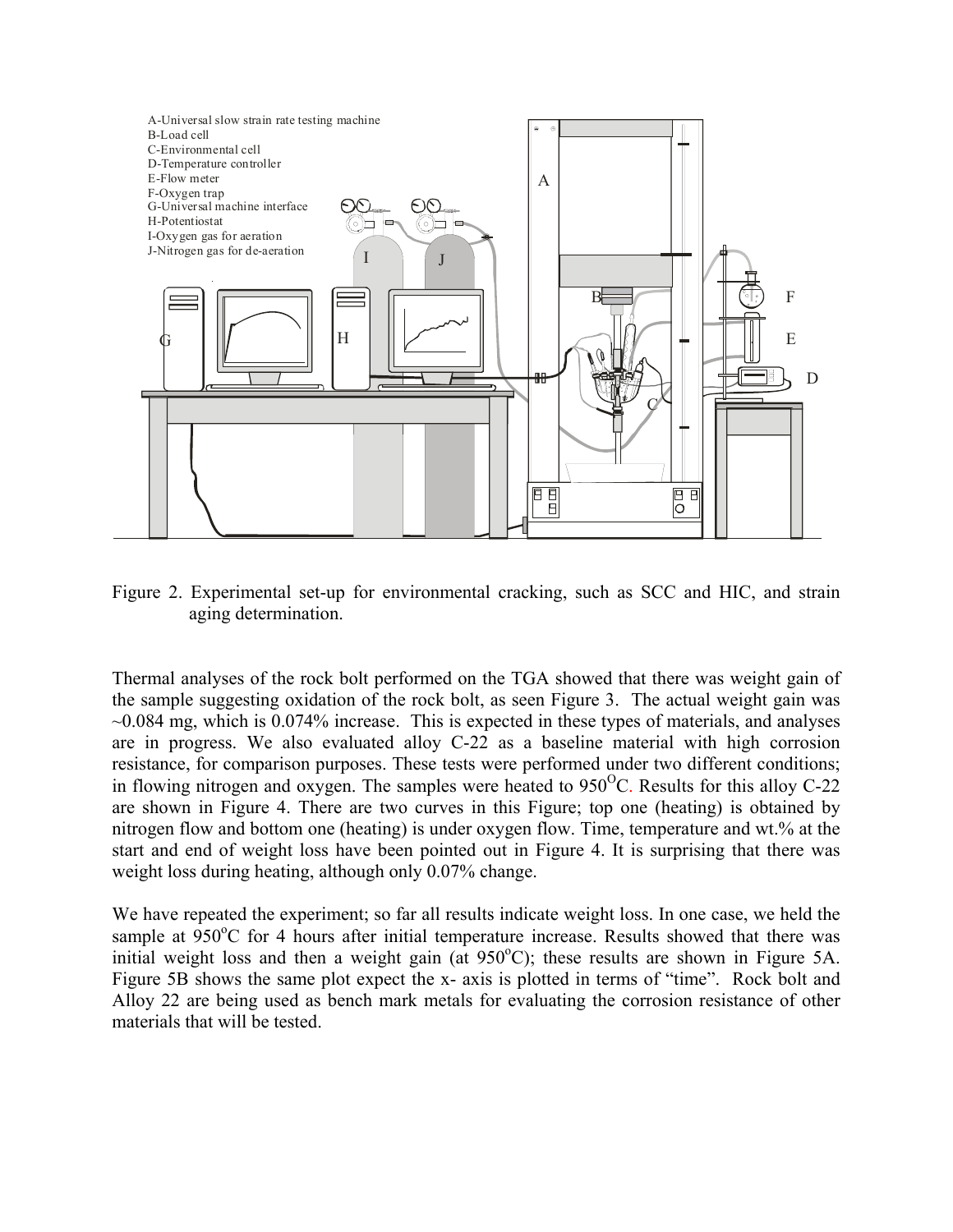

Figure 3. Rock bolt sample heated to  $950^{\circ}$ C in Nitrogen atmosphere, shows a weight gain.



Figure 4. Combined plots of C-22 heated to  $950^{\circ}$ C in nitrogen and oxygen atmospheres showing a small weight loss during the TGA scan.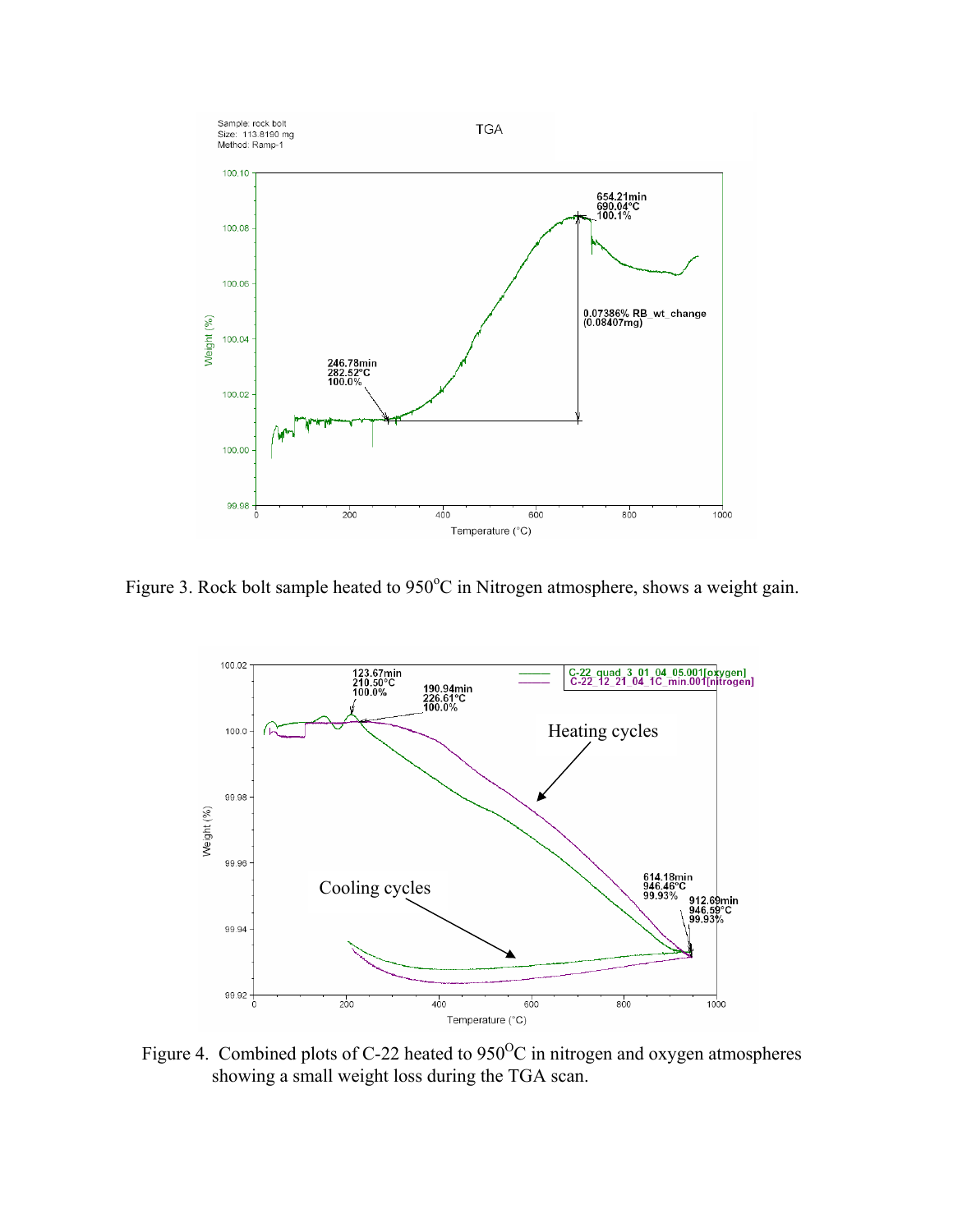

Figure 5. Plots of alloy C-22 heated to  $950^{\circ}$ C in oxygen atmosphere and held at that temperature for 4 hours.

#### *Characterization of the Samples Before and after Heating:*

X-ray diffraction analyses were performed on the alloy C-22 samples before and after the TGA heating run. The XRD pattern of the alloy C-22 sample in as received wrought condition is showed the alloy shown in Figure 6; and matches the FCC typical super alloy with similar compositions (*JCPDS card No. 35-1489 Ref 1*). The XRD patterns of the TGA heated specimens under  $N_2$  and  $O_2$  treatment showed sharpening the Bragg peaks indicating there the micro-strains are released due to annealing (Figure 6). The results were similar for both thee the samples that were heated with nitrogen and oxygen. The comparisons of the Bragg peak (111) for theses three samples are also shown in Figure 6. In Figure 6, the Si standard peak is also included to compare the broadened peaks of the alloy C-22 sample (before heat treatment).

Scanning microscopic samples of alloy C-22 samples were also examined that show the morphology of the surface film on Alloy-22 after heating in nitrogen atmosphere (Figure 7). *The inset* in Figure 7 shows a micrograph at lower magnification, covering a larger area, showing uniform covering on the surface. The EDAX scans on the sample before and after heating in nitrogen atmosphere indicate possible nitride film formations are also shown (Figure 8). It can be noted the XRD patterns have some non-indexed Bragg peak of very low intensities indicative of new phases formed during heating. Alloy-22 heated in a nitrogen atmosphere showed a thin film of uniform coating all over the outer surface of the sample. Since it is very thin it did not yield peaks of sufficient intensity during XRD and EDAX and its exact composition could not be evaluated; research is in progress to understand the mechanisms.

*[1] R. Pfoersch, ICCD Grant-in-Aid (1984), Penn State University, University Park, Pennsylvania, USA*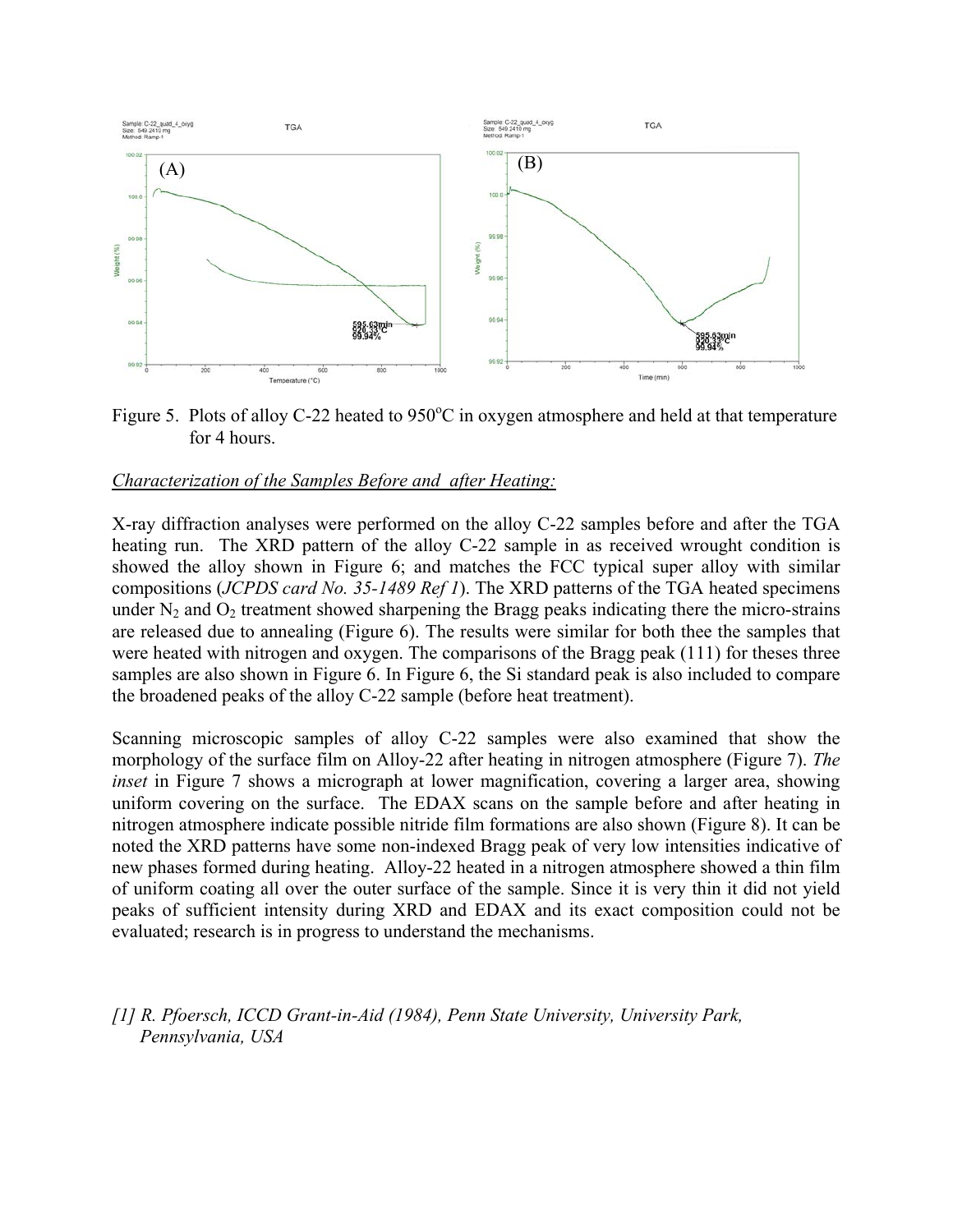

Figure 6. X-Ray diffraction scans of (1) Alloy-22 (2) Alloy-22 heated in oxygen atmosphere (3) Alloy-22 heated in nitrogen atmosphere.



Figure 7. SEM micrographs showing the morphology of the film on Alloy-22 after heating in nitrogen atmosphere. The *inset* shows a micrograph at higher magnification, covering a larger area, showing uniform covering on the surface.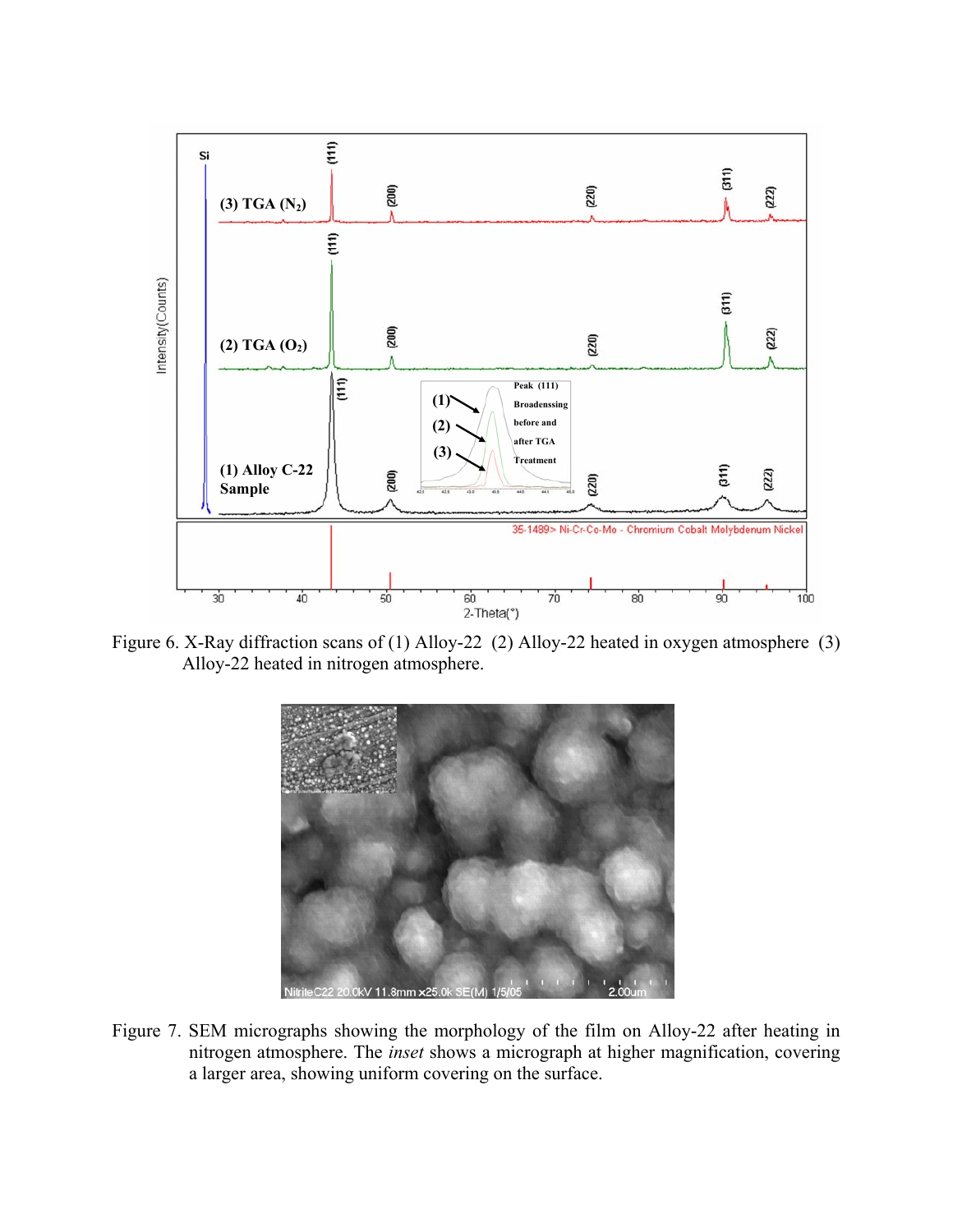

Figure 8. SEM micrographs and EDAX spectrum of Alloy-22 before and after heating in nitrogen atmosphere.

#### *Environmental Stress Corrosion Tests:*

Stress corrosion cracking experiments were performed on the baseline material of Alloy C-22 in 100x YM water for these experiments. Electromechanical tests were performed using the instrument in Figure 2, and the stress strain plot results are shown in Figure 9. The experiment had to be terminated due to a software problem, and thus the fracture was no observed. The photo in Figure 9 shows the length difference between the unbroken specimen and the specimen before pulling.